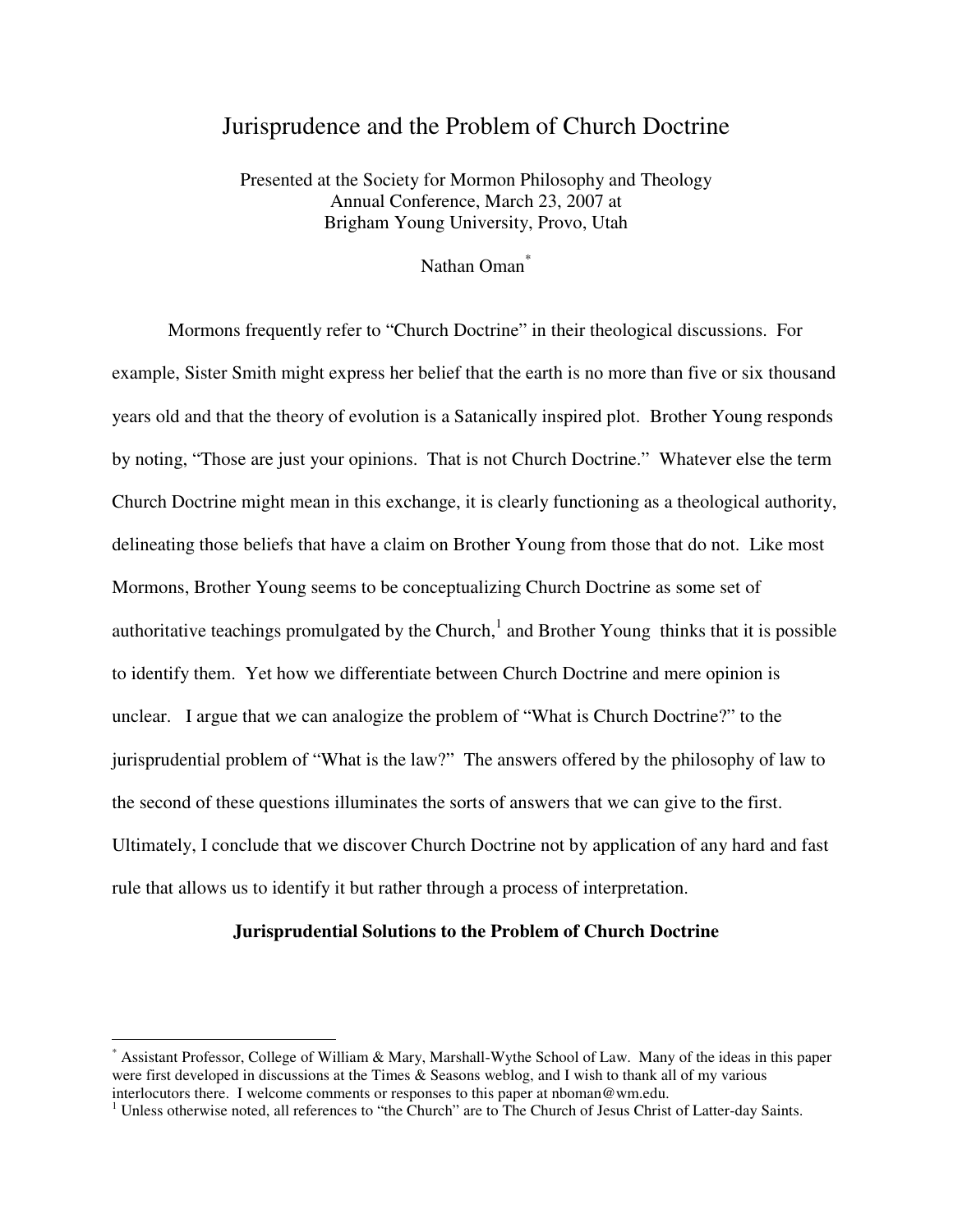Jurists and political philosophers tend to ask different questions about the law. Political philosophers are largely concerned with justification. They tend to assume that the question of what the law is is relatively simple, and they want to spend their time thinking about what sorts of laws are justified. Jurists, in contrast, know from experience that the contours of the law are frequently unclear, and determining what the law is can be as difficult as determining whether it is justified. Ultimately, the jurists' questions are of more use for thinking about how we discover Church Doctrine than the political philosophers' questions. This is because rather than seeking to determine the extent to which the law's authority is justified, the jurists seek to determine how far the law's claim of authority extends. It is this focus on form over substance that makes the juristic arguments useful for thinking about Church Doctrine. This is because the question of how we identify Church Doctrine is a formal question rather than a substantive question. We are not interested in what Church Doctrine ought to be but rather in what it actually is. Consider analogies to two jurisprudential theories: legal positivism and law as integrity.

According to H.L.A. Hart, an influential legal positivist, law is a system of rules. Some rules govern human behavior, for example the rule that murder is prohibited. Some rules govern the promulgation and validity of other rules. On this view, law is ultimately defined by what Hart called a "rule of recognition."<sup>2</sup> This is a rule that allows us to differentiate those rules that are law from other rules, such as rules of manners or the rules of golf, which are not law. For example, in the United Kingdom a statute passed by the House of Commons is law. This is a rule of recognition.

Positivism provides a seemingly elegant solution to the problem of what is Church Doctrine. All that is necessary is to identify a rule of recognition for Church Doctrine. The problem is that as a matter of social understanding it does not appear that any such rule of

<sup>2</sup> *See* HART supra note **Error! Bookmark not defined.** at 100-110.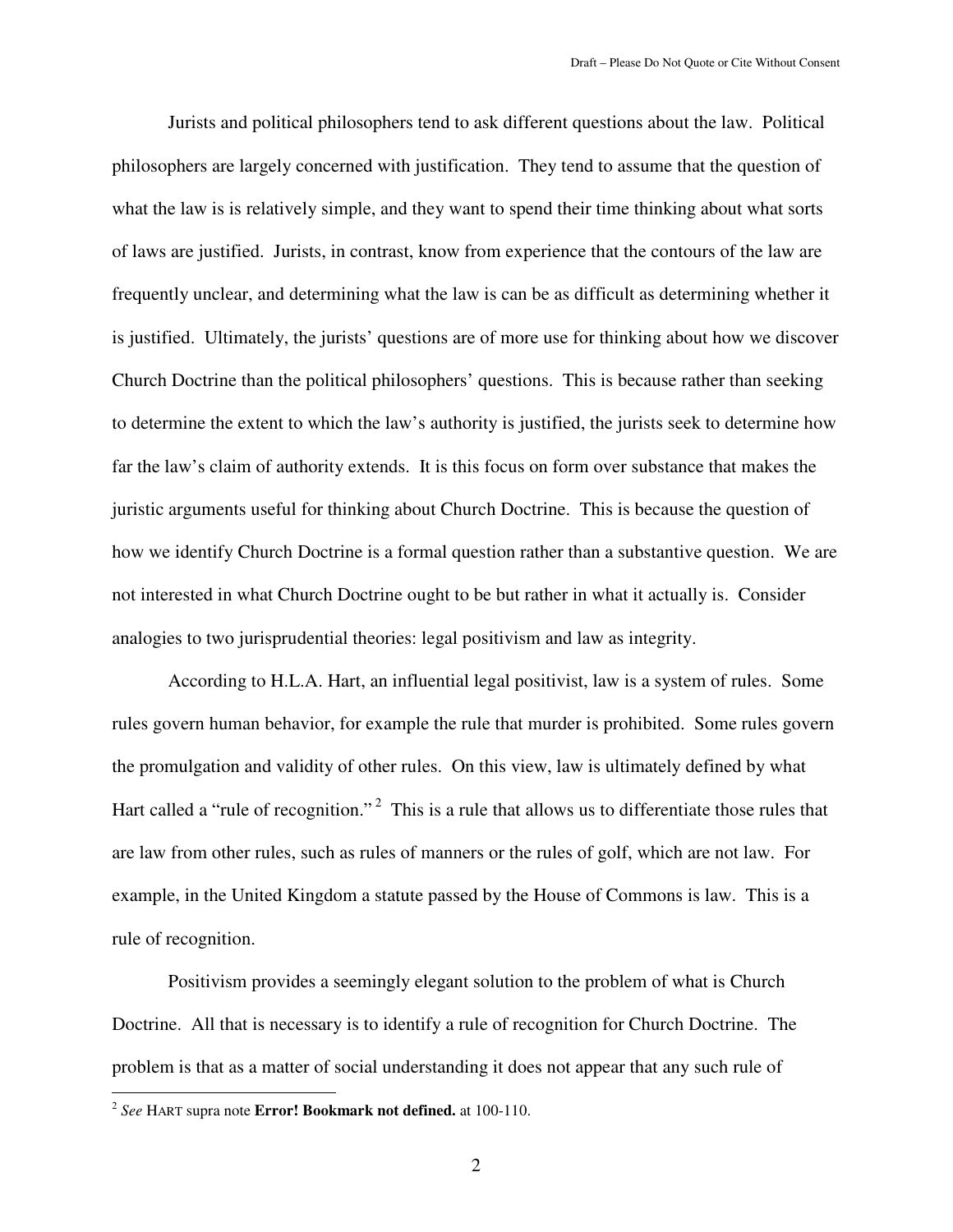recognition exists. It is tempting to look to the scriptures and the idea of canonization as a rule of recognition. On this view, Church Doctrine would consist of whatever the scriptures say. There are at least two problems with this approach. First, it is over- and under-inclusive. There are certain things that are very clearly Church Doctrine that cannot really be found in the scriptures. For example, our current understanding of the Word of Wisdom exceeds the text of the Doctrine & Covenants. The very fact that the Word of Wisdom is regarded today as a commandment is at odds with the text itself, which clearly states that it is not given by way of commandment. (See D&C 89:2) The scriptures are also contain many teachings that are not Church Doctrine. For example, certain aspects of the text of the Word of Wisdom – such as the prohibition on meat except in winter or time of famine – are not regarded as normative. (See D&C 89:12-13) Likewise, Christ's prohibition on divorce in the Gospel of Mark does not seem to be Church Doctrine, (see Mark 10:6-9) to say nothing of the intricate rules found in the Pentateuch.

The second problem with looking only to the scriptures for Church Doctrine is the problem of interpretation. Mormonism begins with a rejection of the sufficiency of scriptural interpretation standing alone. After finding himself caught up in a war of words between the rival evangelists in Palmyra, Joseph Smith noted that "the teachers of religion of the different sects understood the same passages of scripture so differently as to *destroy all confidence in settling the question by an appeal to the Bible*." (JS-H 1:11-12; emphasis added) The new revelation of the Restoration came only after the sufficiency of scripture had been rejected. As it now stands, Mormons regularly invoke the concept of Church Doctrine as an aid to the interpretation of scripture. For example, should someone teach that the text of D&C 89 requires that Mormons become vegetarians; the standard response would be "That is just your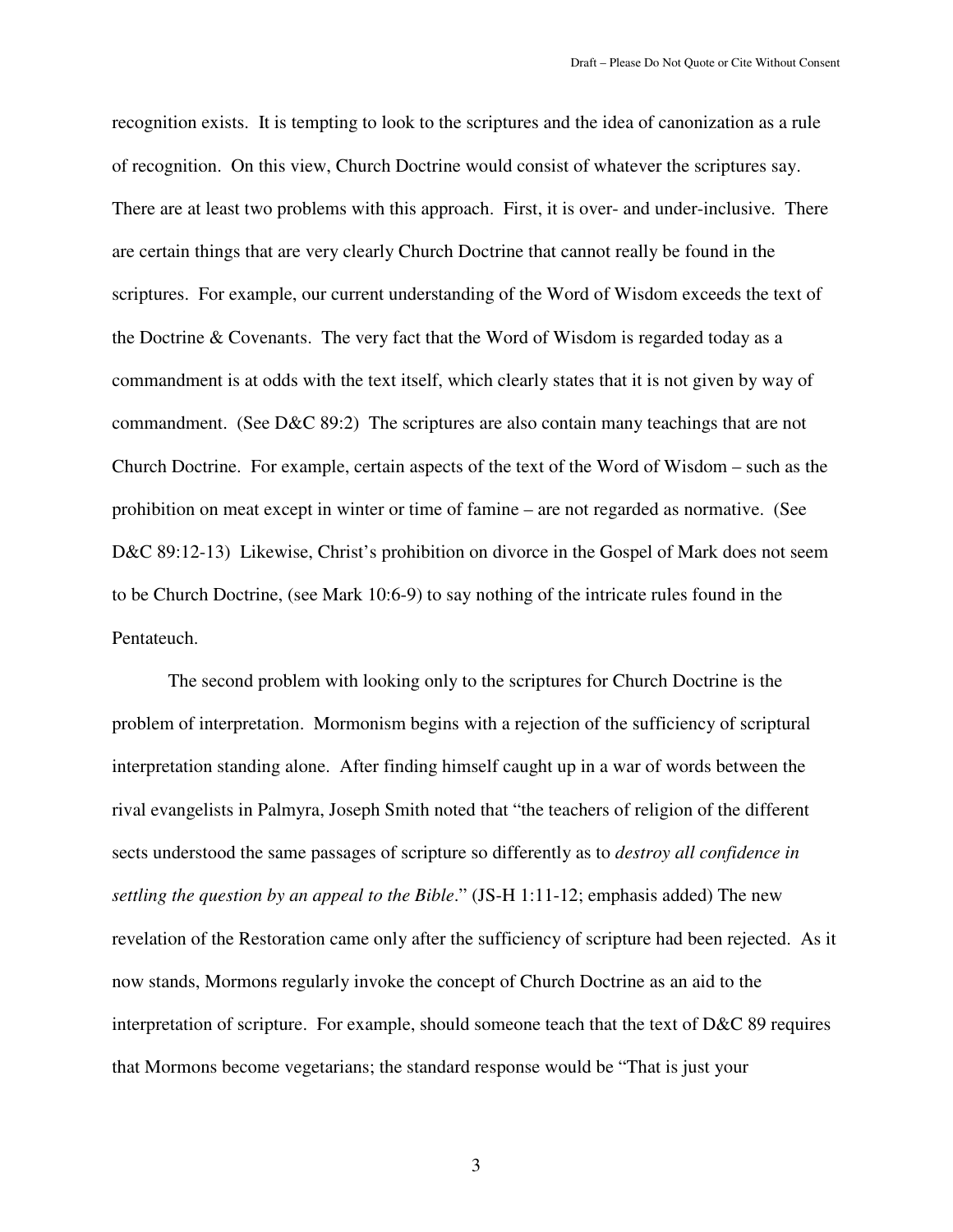interpretation; it is not Church Doctrine." This points, however, to an important function of Church Doctrine. It is something that we frequently use to identify which interpretations of scripture are authoritative and which are not. This means, however, that Church Doctrine necessarily exceeds the Standard Works standing alone.

Finally, one might look to the statements of General Authorities as providing a clear rule of recognition for Church Doctrine. Joseph Smith, however, taught that a prophet is only a prophet when speaking as a prophet.<sup>3</sup> What we lack, however, is a clear criterion for identifying when a prophet is speaking as a prophet. For example, should we assume that everything uttered in general conference is Church Doctrine? If so, is it because the speakers in general conference are careful to make sure that they don't say anything that contradicts Church Doctrine, or because Church Doctrine simply is what is said in general conference? Furthermore, is Church Doctrine confined to some set of public statements by high Church leaders? For example, if the General Handbook of Instructions were modified so that abstinence from coffee was no longer necessary to qualify as worthy for a temple recommend, would such a change constitute a shift in Church Doctrine, even if it was not announced from the pulpit in general conference? The fact that we do not have clear answers to these questions suggests to me that we lack a clear rule of recognition for what constitutes Church Doctrine. This does not mean, of course, that the words of scripture and modern prophets are without authority. It simply means that a statement does not become Church Doctrine by virtue of being uttered by any particular Church leaders or even by virtue of being printed in the Standard Works. Nor does it mean that the various potential rules of recognition that we might propose are wrong per se. All of these rules can help to orient us toward Church Doctrine. However, they cannot provide a fool-proof way of identifying Church Doctrine in every case.

 3 *See* SMITH *supra* note **Error! Bookmark not defined.** at ????.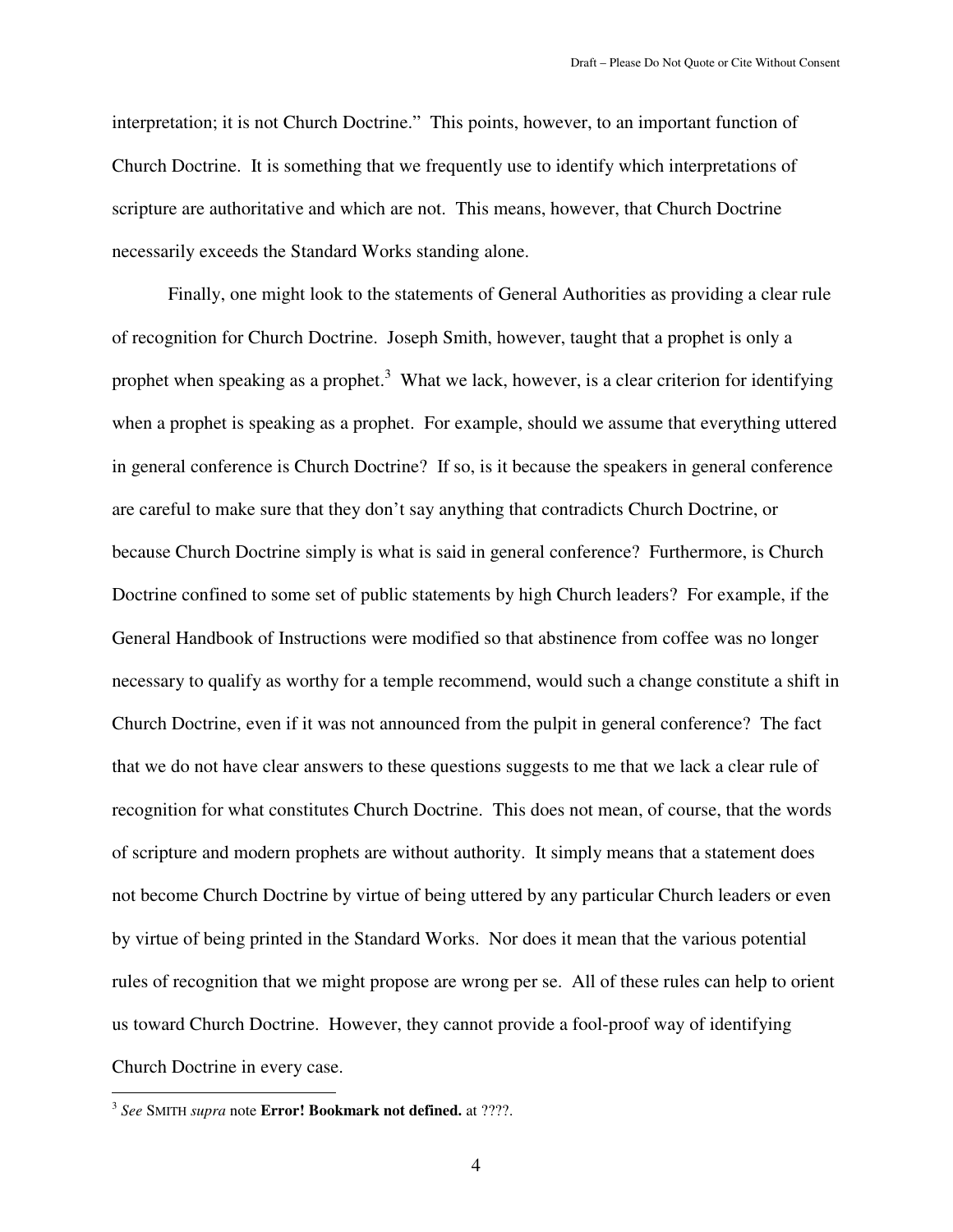## **Law as Integrity and Church Doctrine**

"Law as integrity" provides an attractive alternative to the analogy of legal positivism. This approach begins with so-called "easy cases," situations where what the law consists of and what it demands is more or less clear and obvious. For example, we know that the U.S. Constitution's requirement that the President be at least 35 years of age can be identified as the law without recourse to any elaborate theory of what law is. Such obviously true legal propositions abound: Lower courts are bound to apply the holdings of higher courts. The 1964 Civil Rights Act clearly forbids a Hilton from refusing to serve a patron because he or she is Black. After centuries of accumulated precedent many common-law rules, like the requirement that a will have two witnesses, are beyond serious question. The vast majority of legal disputes involve such "easy cases." We only require a theory of "what is the law?" when we are faced with what Ronald Dworkin has called "hard cases."<sup>4</sup> In these situations the scope of the law is unclear and we are hard pressed to identify its demands. Dworkin imagines how a perfect judge, who he names Hercules, would decide such a case.<sup>5</sup> According to Dworkin, Hercules would survey the vast mass of clear and easy law relating to the issue. He would then construct an account that makes sense of all of this material. Any theory of law must do this because the clear and easy law is binding, hence his interpretation must fit and justify it.

Dworkin gives the example of the English case of *McLaughlin v. O'Brian*.<sup>6</sup> The case involved a woman who sued a negligent driver for damages for emotional distress. The woman was not in the car accident and had not been physically injured in any way. Rather, she was called to the hospital where she learned that her husband and daughter had been killed. Previous English cases had awarded damages for emotional distress but only in cases where the plaintiff

 4 *See* Ronald Dworkin, *Hard Cases* in RONALD DWORKIN, TAKING RIGHTS SERIOUSLY (1978). 5 *See* RONALD DWORKIN, LAW'S EMPIRE (1986).

<sup>6</sup> [1983]1 A.C. 410, reversing [1981] Q.B. 599.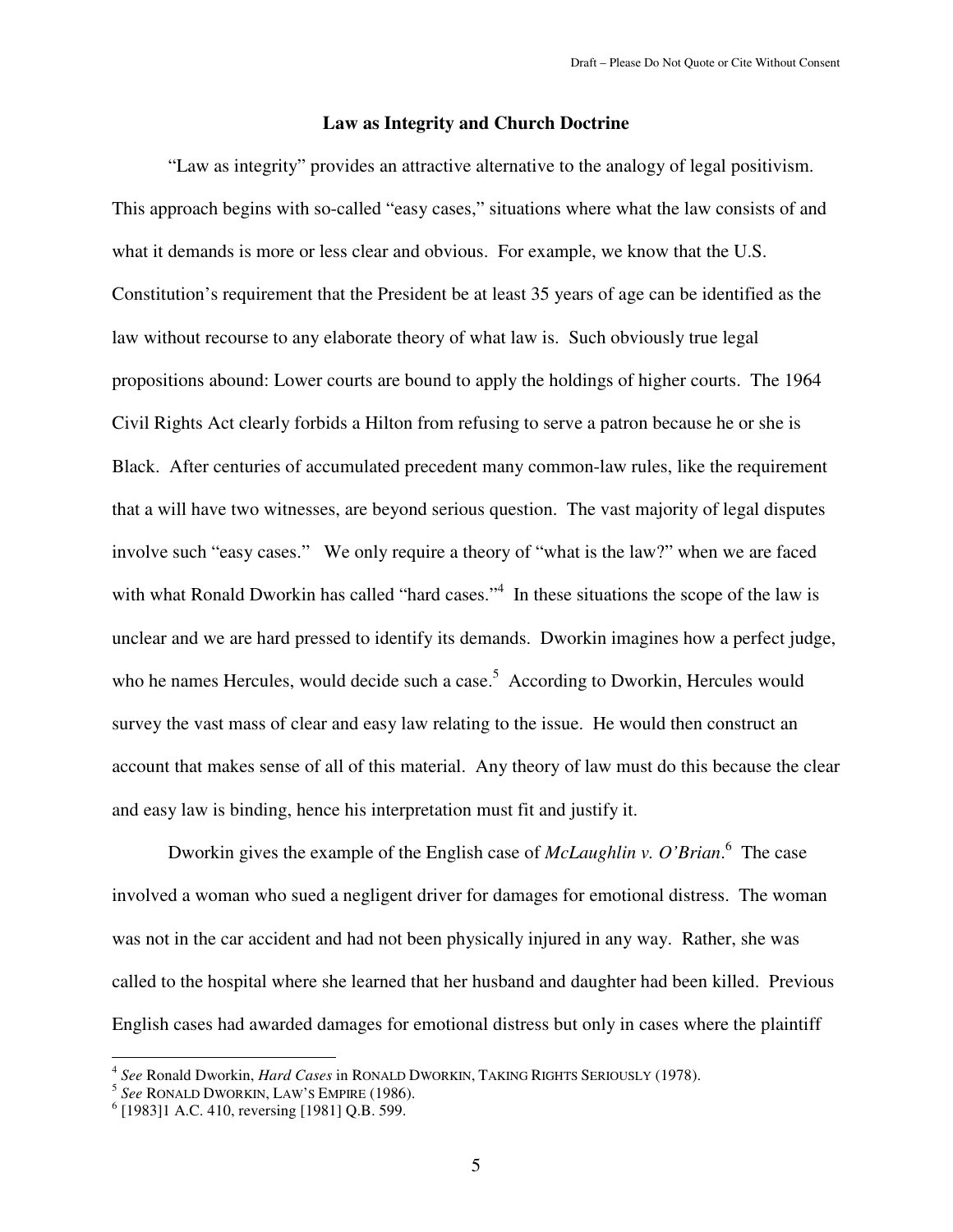had actually witnessed the injury or had come upon a loved one's corpse at the scene of the accident.<sup>7</sup> The question presented by *McLaughlin* was whether or not these cases authorized damages in a situation whether emotional distress was removed from the scene of the accident to the more antiseptic setting of the hospital.

In deciding a case like *McLaughlin*, Hercules does not simply decide whether he believes, all things considered, that recovery for emotional distress in this situation is a good idea. Rather he begins with the earlier cases. Suppose, for example, that Hercules believes that any recovery for emotional distress would be misguided. He thinks that it is a bad policy and that the moral arguments in favor of compensating emotional distress are weak. He cannot, however, simply apply this judgment to McLaughlin's case, because the previous decisions by which he is bound clearly reject his position by awarding damages. Nor may he simply hold that the previous decisions were mistaken and that from now on no damages for emotional distress will be awarded.<sup>8</sup> Rather, Hercules must look at the previously decided cases and construct the best possible argument that he can to justify them. In justifying them, he looks not only at the outcomes in the cases, but also to the reasons offered by the previous judges. He must also account for these reasons, although in constructing the best possible justification for the previous cases he will necessarily recharacterize the reasoning of previous judges. Thus the arguments in support of the holdings evolve over time. In *McLaughlin*, Hercules would draw on the best possible understanding that he has of policy and political morality to justify the conclusion that those who witness the death of a loved one should be compensated, and then he would then

 7 *See Marshall v. Kionel Enterprises Inc.*, [1971] O.R. 177, *Chadwick v. British Transport*, [1967] 1 W.L.R. 912.

<sup>&</sup>lt;sup>8</sup> This is true even though common-law courts can overrule previous decisions. The issue of overruling precedent is a complicated question beyond the scope of this article. Suffice it to say that courts do not simply reject precedent when they disagree with it, but rather they overrule a previous case only when subsequent decisions decided under it severely undermine its holding and rationale. For example, in *Brown v. Board of Education*, which struck down racial segregation in primary-level public schools, the Supreme Court reversed its previous decision in *Plessy v. Ferguson*, which announced the principle of "separate but equal." However, prior to *Brown* the Court had decided a series of cases – mainly striking down segregation in higher public education – that undermined *Plessy*'s holding.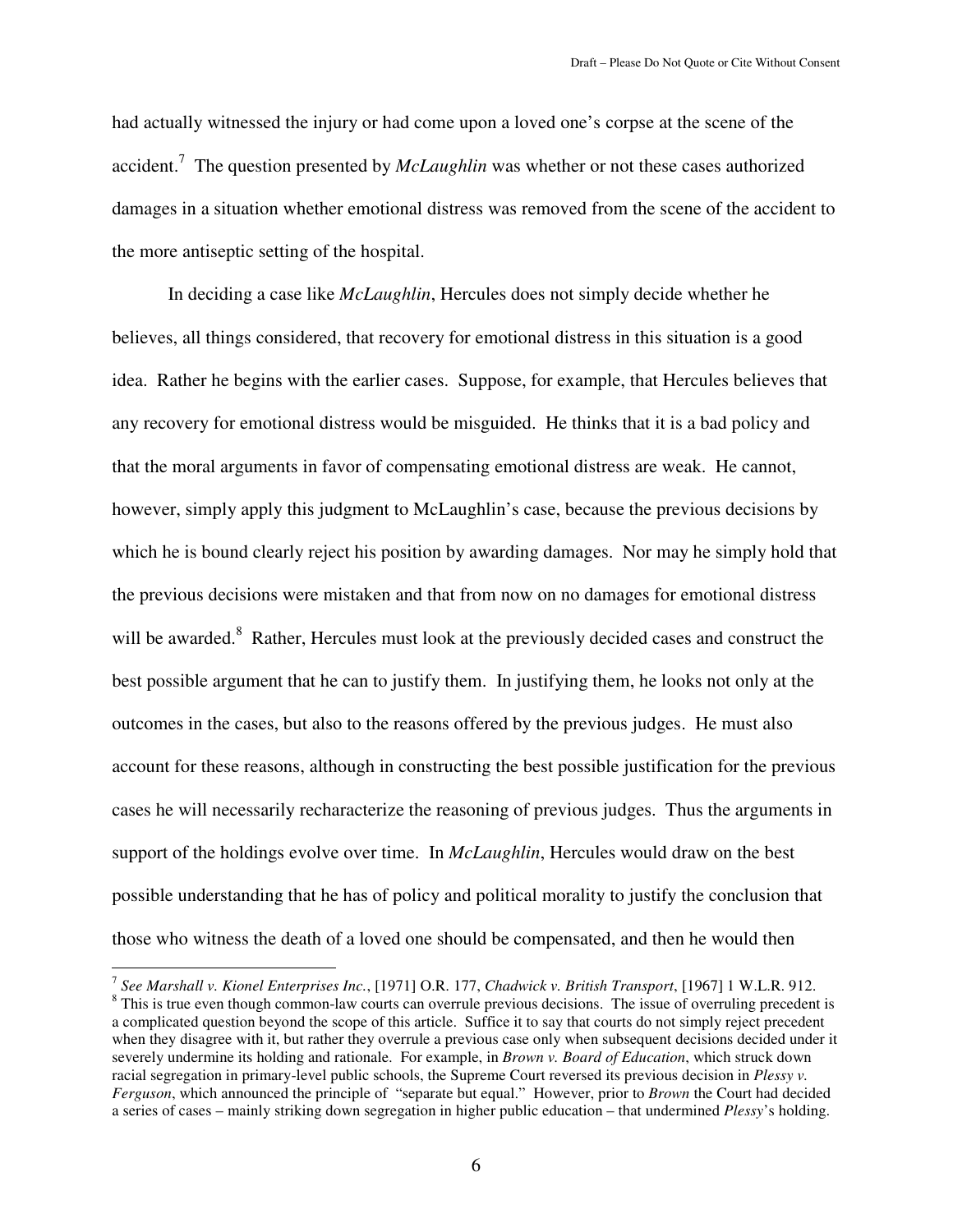decide if those arguments justify giving the wife and mother of accident victims compensation when she learns of the deaths in a hospital. Hercules' interpretation involves normative judgments, but it is not simply a matter of *his* normative judgments. Rather, discovering what the law requires in a particular case is a matter of giving force to the latent normative judgments of previous, controlling precedents. Put another way, to discover the law in a "hard case" a judge creates a story that makes sense of the clearly established cases and then fits the new case into that story in a way that places the whole in the best possible light.

In my view, thinking of Church Doctrine as a kind of Dworkinian interpretation provides the best account of how we discover it. The advantage of Dworkin's view is that it does not require that we have any clear idea about the rule of recognition. It simply requires that we have some easily identifiable core cases of Church Doctrine from which we can reason. This is precisely the situation in which we find ourselves. We can easily imagine that Brother Young and Sister Smith have very different opinions about the rule of recognition for Church Doctrine. For example, Brother Young might believe that Church Doctrine consists only of texts formally canonized by a vote in general conference, while Sister Smith might regard any public sermon by a member of the Quorum of the Twelve as Church Doctrine. Both of them agree, however, that it is Church Doctrine that Jesus Christ is the savior of mankind and that Latter-day Saints should not drink coffee. When faced with a new question about Church Doctrine, rather than trying to determine which of them has the correct rule of recognition they can simply reason on the basis of clear cases, fitting the new question into a story that will place things in their best possible light. More importantly, I think that this is how most Mormons actually use the concept of Church Doctrine. To be sure, Latter-day Saints point to authoritative statements in support of their claim that this or that proposition or rule of conduct is Church Doctrine. However, all of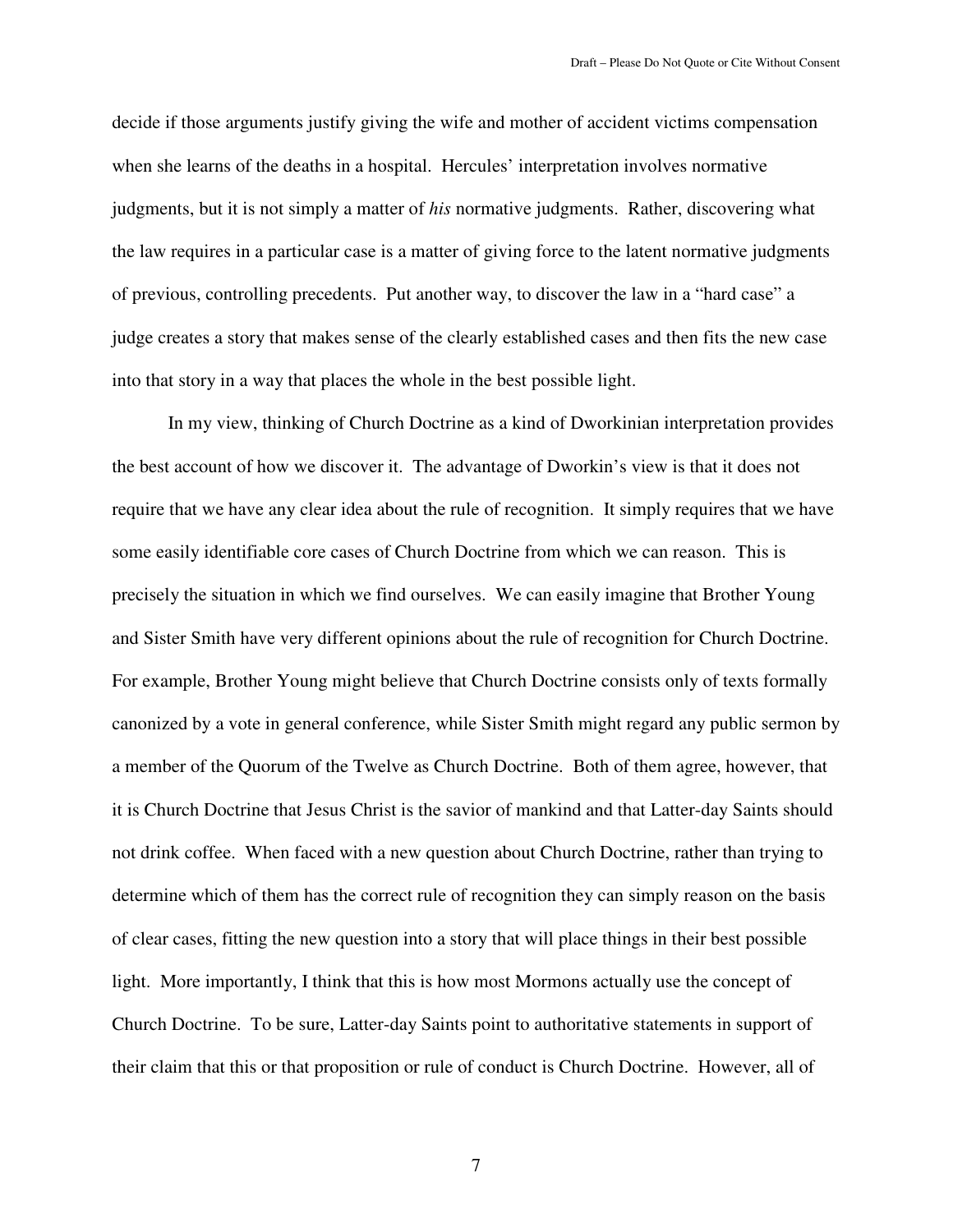these claims are made against a background of teachings, experiences, and texts that they seek to accommodate and charitably characterize. It is their interpretation of the totality that produces their conclusions about what is or is not Church Doctrine.

The question of whether or not Diet Coke is prohibited by the Word of Wisdom provides an example of how we discover Church Doctrine. We start with the brute fact that we all agree that the Word of Wisdom is Church Doctrine and that it forbids drinking coffee, tea, and alcohol. What would be the best story that one could tell about this? One story would be to say that it is a health code designed to prohibit the ingestion of bad substances.<sup>9</sup> Thus we look at alcohol and caffeine and use them as touchstones for Word of Wisdom compliance. On this view, chocolate and Diet Coke, both of which contain caffeine, are out. There are a number of problems with this interpretation. For example, the schedule of prohibited substances is strangely random from a purely health-oriented point of view. Why condemn excessive meat consumption but not excessive sugar consumption? Why explicitly include relatively harmless substances like tea or coffee but not narcotics? One might offer the argument that in the nineteenth century when Section 89 was given they didn't have such drugs. This, however, is historically inaccurate. The nineteenth century was well acquainted with narcotics like opium. Furthermore, the current interpretation of "hot drinks" as meaning tea and coffee (but not herb tea) didn't gel until the twentieth century, so it is not clear why nineteenth-century practice should control. Given these difficulties, one could conclude that the bad-substances interpretation doesn't provide the best account of the rules. A better account is that the prohibition is meant as a reminder or symbol of the covenant that I make with God and an open-ended admonition to be healthy. This explains the seemingly arbitrary schedule of prohibited substances. As symbols they are arbitrary in the

The sum extremely influential version of this interpretation see JOHN A. WIDTSOE & LEAH D. WIDTSOE, THE WORD OF WISDOM: A MODERN INTERPRETATION (1937).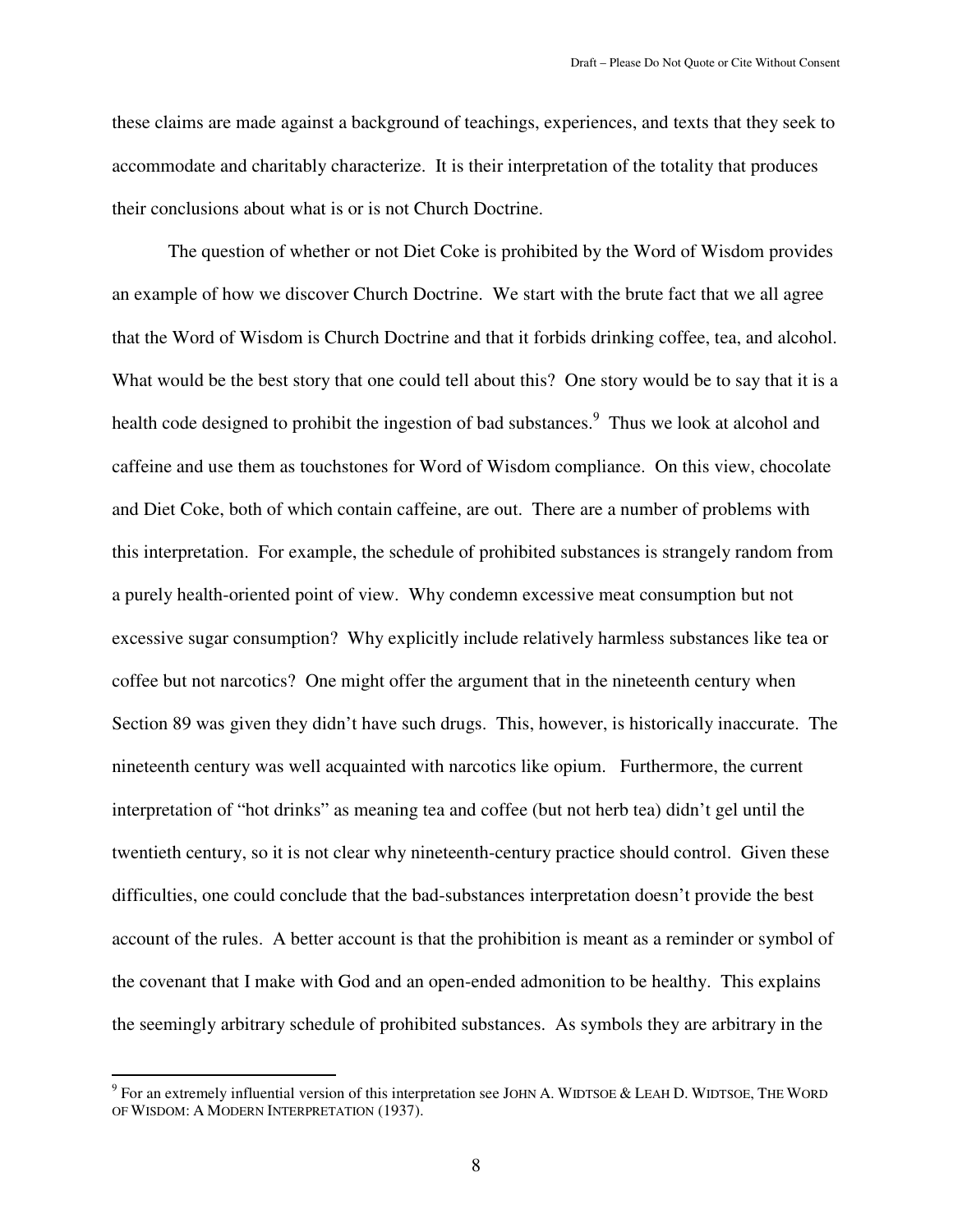same way that using the shape "A" to designate the sound "ahhh" is arbitrary. It also explains the rise of the Word of Wisdom as a central part of Mormon identity in the 1930s. As outward reminders of Mormons' status as a "peculiar people" in the form of things like polygamy or the United Order retreated in the face of intense outside pressure, the Word of Wisdom provided a workable mark of the covenant. On this reading, however, the prohibition on hot drinks cannot be reduced to a prohibition on caffeine that then extends to Diet Coke. It does suggest, however, that one should avoid consumption – including the consumption of Diet Coke – that is bad for one's health.

### **Some Implications of Church Doctrine as Integrity: Obedience and Personal Judgment**

This approach also provides a more nuanced understanding of the relationship between individual judgment and following Church Doctrine. To see how, we must understand that on this view Church Doctrine is inherently contestable. This doesn't mean that doctrinal questions are without correct answers.<sup>10</sup> Indeed the interpretive approach necessarily assumes that many aspects of Church Doctrine are clear. Rather it means that we always can have disagreements about certain aspects of what Church Doctrine requires and that the only way of doctrinally settling these disagreements will be by resort to complex arguments about the best possible story to be told. It is important to understand that when I say that certain aspects of Church Doctrine are inherently contestable, I am not talking about disagreements over whether Church Doctrine is true or whether it should be followed. Rather I am talking about disagreements over the *content* of Church Doctrine itself. This inherent contestability is illustrated by the fact that the Church's solution to the practical problems created by doctrinal disputes is not a clear and mechanical rule

<sup>&</sup>lt;sup>10</sup> *Cf.* Ronald Dworkin, *Is There Really No Right Answer in Hard Cases*, in RONALD DWORKIN, A MATTER OF PRINCIPLE 119 (1985) (arguing that there are right answers to inherently contestable legal questions).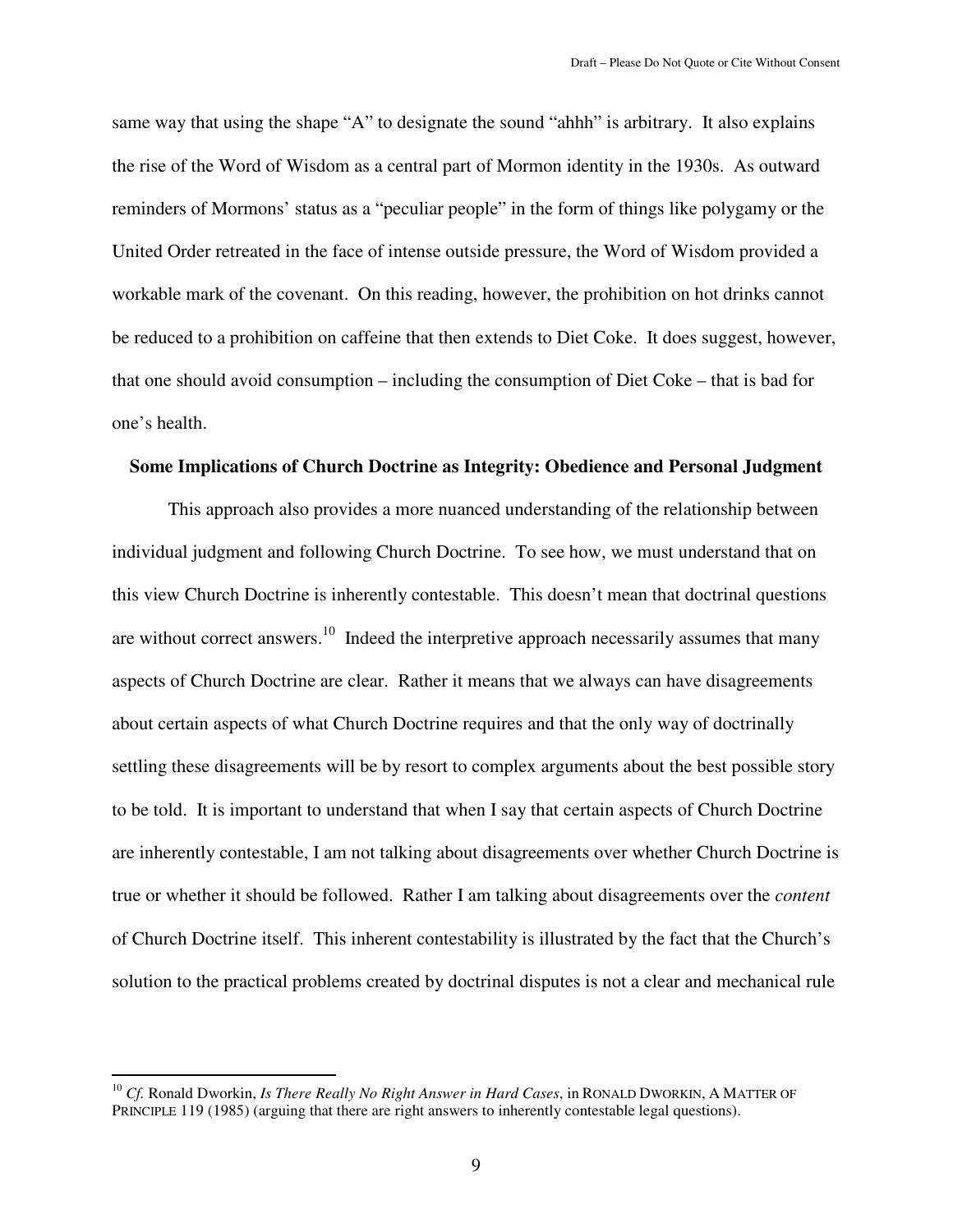for discovering what is Church Doctrine. We lack an intellectual formula for escaping the demands of interpretation. Rather the coping mechanisms are essentially moral and institutional.

Morally, we are to discuss Church Doctrine with charity and unity, avoiding "contention." In the Book of Mormon, the risen Christ teaches, "For verily, verily I say unto you, he that hath the spirit of contention is not of me, but is of the devil, who is the father of contention, and he stirreth up the hearts of men to content with anger, one with another." (3 Ne. 11:28-29) This is not a philosophical Rosetta stone that allows us transparently to identify authoritative Church Doctrine. This suggests that the primary danger of the contestability of Church Doctrine is not epistemic. It is not that we will be mistaken. Rather, it is moral and social. It is the danger of rancor, discord, and a loss of unity. Accordingly, we have a solution in the form of a moral injunction about social interactions – in this case doctrinal discussions – rather than an intellectual method for resolving doctrinal disputes.

 In addition to a morality of doctrinal discussion, we have institutional solutions to the practical difficulties of doctrinal disagreements. Return once again to the initial disagreement between Sister Smith and Brother Young. Imagine that Sister Smith is called as a gospel doctrine teacher and begins vociferously teaching her anti-evolution views during class. Brother Young suggests to her that she should stop teaching her opinions as Church Doctrine. Sister Smith indignantly replies that her views on the age of the *are* Church Doctrine, insisting that she holds them precisely for this reason. Both parties take the dispute to their bishop. He asks that Sister Smith confine her lesson more closely to the text of the assigned scriptures. Such a solution to Sister Smith's and Brother Young's doctrinal disagreement is entirely institutional. Indeed, it needn't take a doctrinal position at all on the resolution of the dispute. The bishop's decision controls in this situation not because he has privileged access to Church Doctrine per se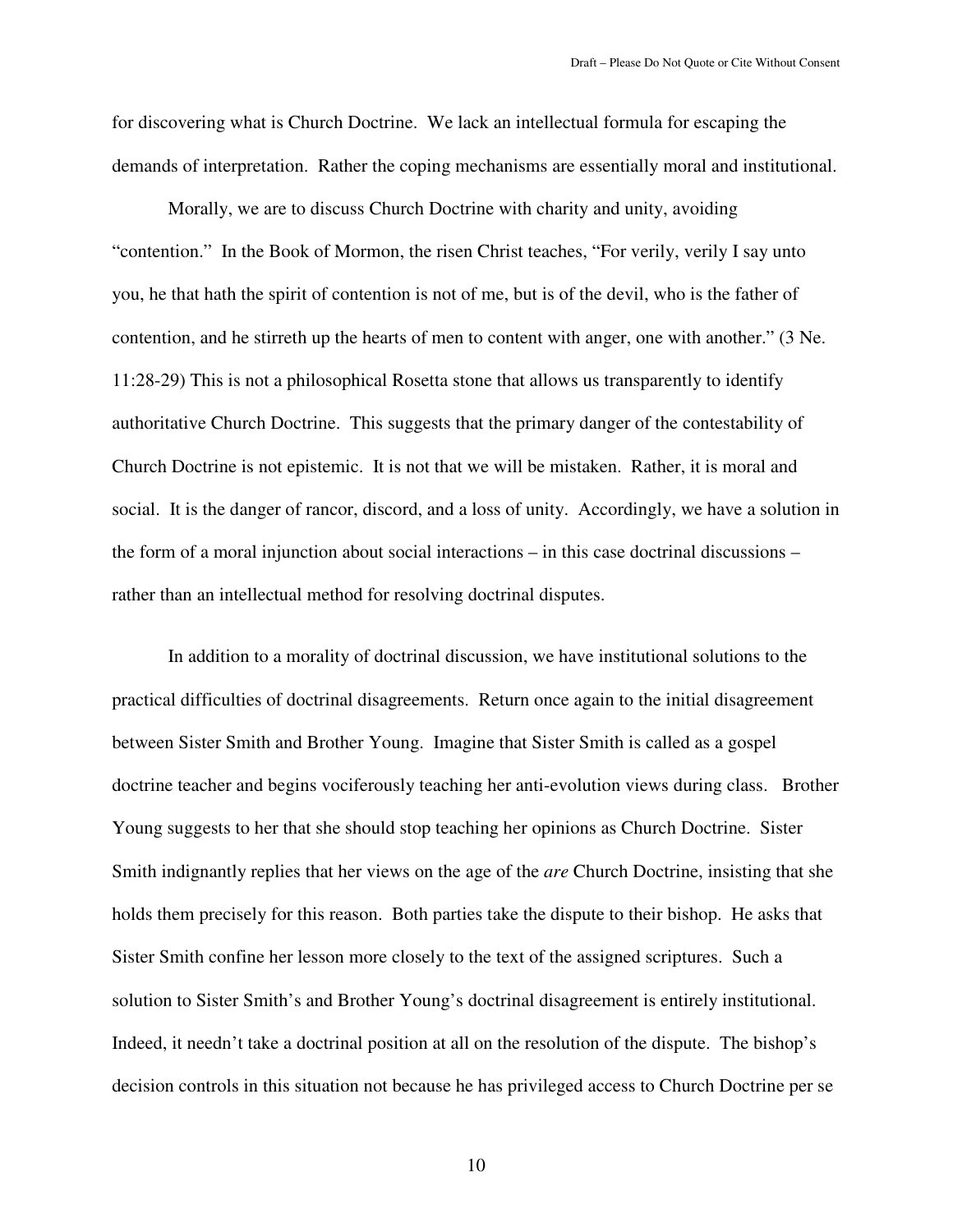but simply because he is the bishop. In this sense, the hierarchy of the Church, with its accompanying notions of stewardship and jurisdiction, renders a theory that incontestably identifies Church Doctrine unnecessary.<sup>11</sup> The success of the ethical and institution methods of coping with doctrinal disagreement underscores the inherent contestability of Church Doctrine. Given the proper attitude and institutional structure, the contestability seems to be something that we can live with quite nicely. Nevertheless, the contestability remains.

The source of this inherent contestability lies in the identification of Church Doctrine through finding the best possible story that can be told about the texts, practices, and history of Mormonism. Not only is this process of interpretation complicated, but the principle of charity means that it necessarily involves normative judgments that are inherently contestable. This does not mean, however, that discovering Church Doctrine is a free-wheeling exercise in normative reasoning. Such a view fails to appreciate the difference between judging what would make the best story about a particular set of phenomena and simply judging what would be best. Discovering Church Doctrine requires that we make sense of clear instances of Church Doctrine and their context (contemporary and historical). This interpretive requirement forecloses certain possibilities. For example, suppose that I come to believe – after careful consideration – that the best way of memorializing gospel covenants in our lives would be to eat only white food, since whiteness denotes purity and ingestion is a powerful way of symbolizing how we take the gospel into our very being. (Something like this view was common among early Christians.) Whatever the merits of this practice, it is not Church Doctrine. It does not purport to offer an interpretation

 $\overline{a}$ 

<sup>&</sup>lt;sup>11</sup> Robert Cover made an analogous legal point about the interaction of institutions and interpretation, arguing for what he called a jurispathetic theory of law. On Cover's theory, citizens produce a vast welter of interpretations about what their laws require. The role of the courts is to kill off some of these interpretations in order to resolve concrete disputes. Ironically, Cover used – inter alia – the example of Mormon interpretations of the constitution. *See* Robert Cover, *Nomos and Narrative*, 97 HARV. L. REV. 4, 51 (1983) ("The long process leading up to Utah's statehood was, from the Mormon perspective, an exploration of the degree of resistance required by religious obligation and the realities of power.").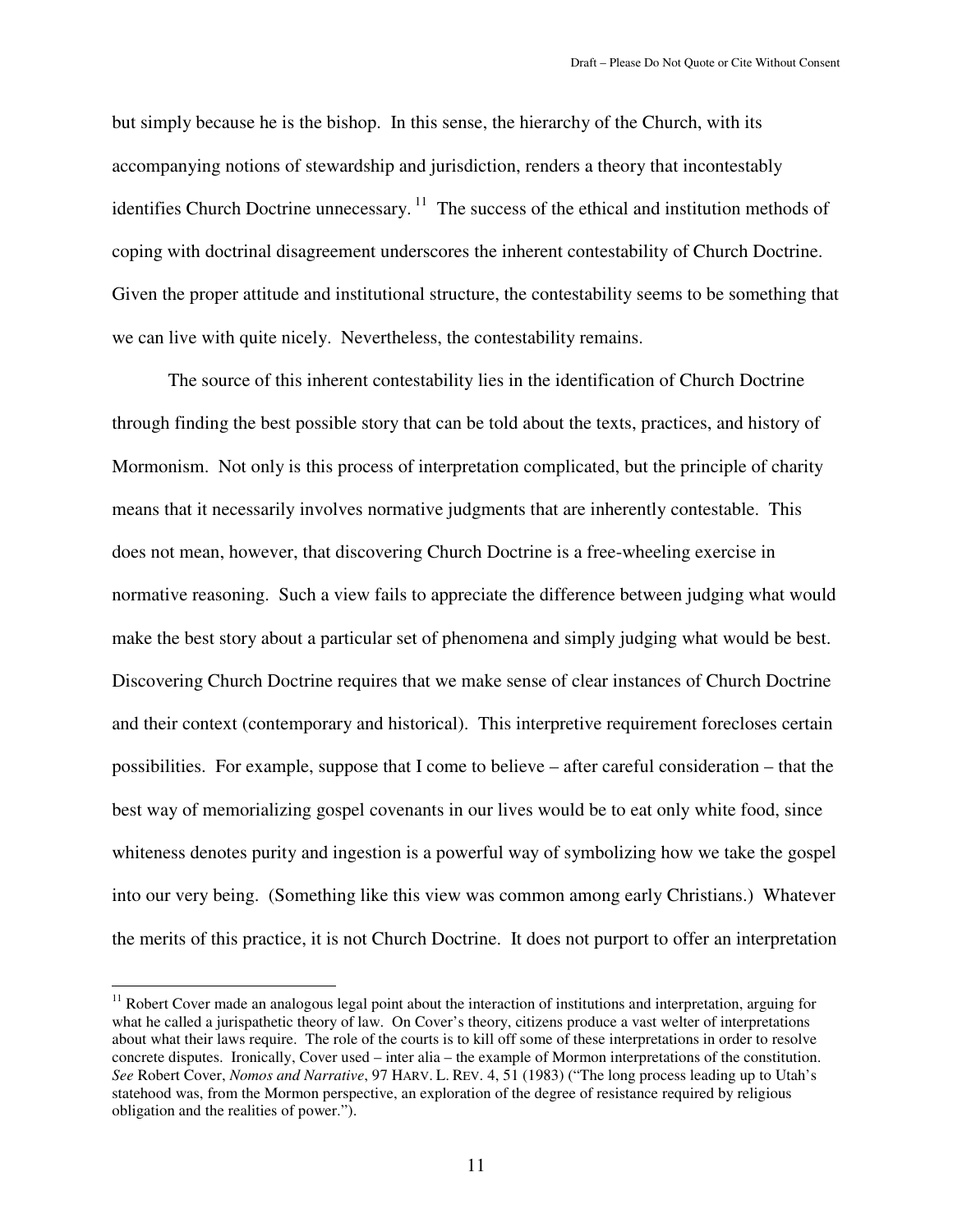of the teachings and practices of the Church. In contrast, the interpretation of the Word of Wisdom that I offered above assumes that the Word of Wisdom is an authority that forecloses, for example, the modest and healthy consumption of wine.

The precise nature of the link between the authority of Church Doctrine and the need to tell the best possible story about it is complicated. The search for the best possible story is not offered as an account of the authority of Church Doctrine. It does not justify it. Such a justification must come from elsewhere, and its nature is beyond the scope of this essay. Suffice it to say that the source of the authority of Church Doctrine likely lies in covenants, priesthood power, the privileged access of prophets to the divine, and the needs of the saints as a community. These are all normative grounds separate from the particular stories that we tell about particular doctrines. (Although to be sure, the grounds of Church Doctrine's authority no doubt have their role to play in understanding this or that question about its contours.) However, the authority of Church Doctrine does require that we look at it in the best possible light. Such an approach acknowledges that Church Doctrine is something with a claim upon us, something normative.

Hence, following Church Doctrine does not constitute an abdication of independent moral judgment, as has been so often suggested. Following Church Doctrine does mean subordinating one's independent substantive judgments on an issue to which Church Doctrine speaks. Yet understanding what Church Doctrine requires is not a mechanical process. Acknowledging the authority of Church Doctrine means committing oneself to discovering its demands. Yet this process of discovery will necessarily involve making independent judgments about what provides the best possible story to be told about the totality of known doctrines. Put another way, independent of its legitimacy or justification, *discovering* the bounds of authority is